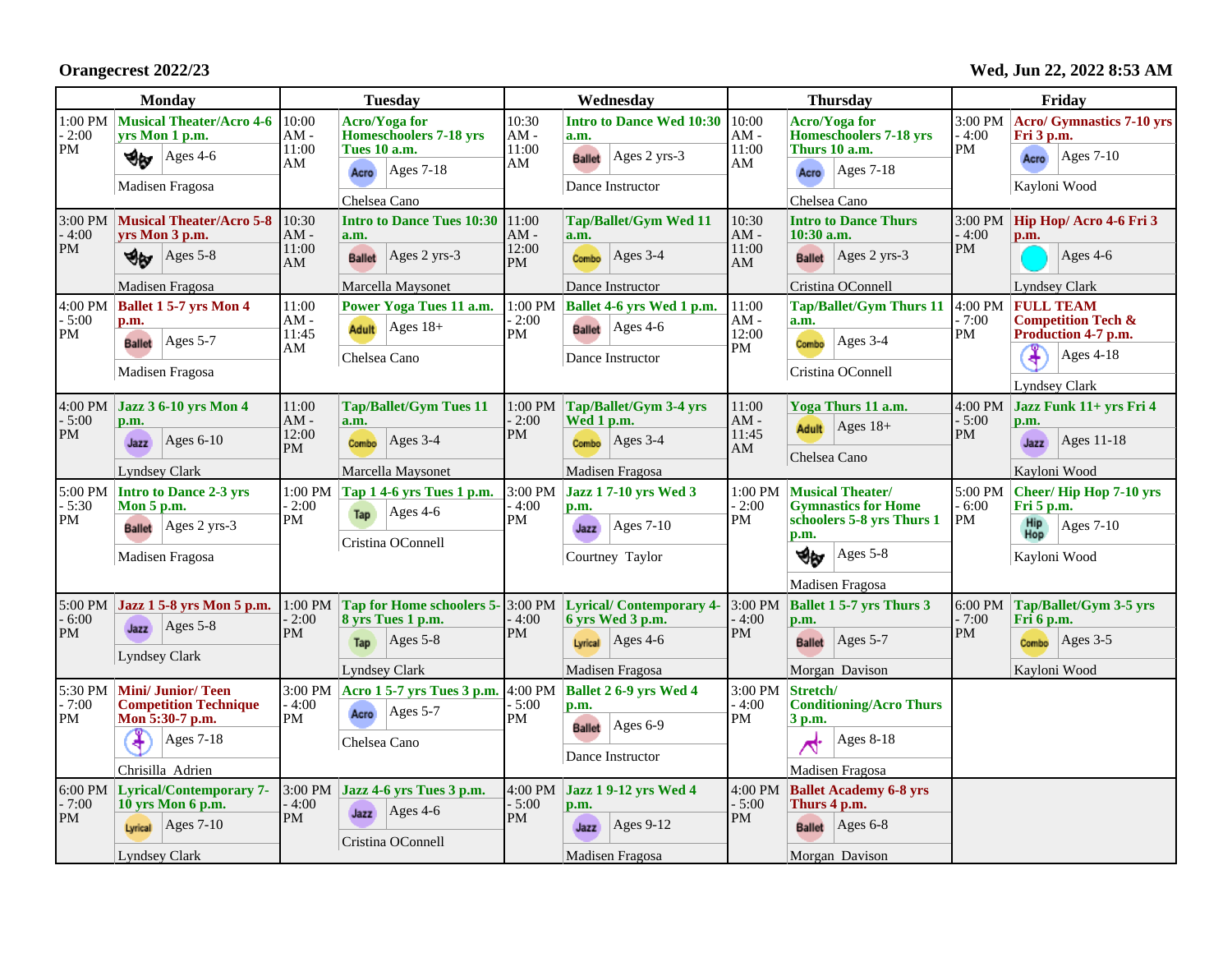| <b>Monday</b>         |                                                    | <b>Tuesday</b>            |                                                                                                                 | Wednesday                          |                                                         | <b>Thursday</b>          |                                                            | Friday |
|-----------------------|----------------------------------------------------|---------------------------|-----------------------------------------------------------------------------------------------------------------|------------------------------------|---------------------------------------------------------|--------------------------|------------------------------------------------------------|--------|
| 7:00 PM<br>8:00<br>PM | <b>Ballet Pre-teen/ Teen Mon 4:00 PM</b><br>7 p.m. | $-5:00$<br>PM             | <b>Ballet Academy 4-8 yrs</b><br>Tues 4 p.m.                                                                    | $5:00 \text{ PM}$<br>$-6:00$<br>PM | Hip Hop 3 9+ yrs Wed 5<br>p.m.                          | 4:00 PM<br>$-5:00$<br>PM | Jazz 2/3 9+ yrs Thurs 4<br>p.m.                            |        |
|                       | <b>Ages 8-18</b><br><b>Ballet</b>                  |                           | $Ages$ 4-8<br><b>Ballet</b>                                                                                     |                                    | Hip<br>Hop<br><b>Ages 9-18</b>                          |                          | $Ages 9-18$<br>Jazz                                        |        |
|                       | Chrisilla Adrien                                   |                           | Chelsea Cano                                                                                                    |                                    | Courtney Taylor                                         |                          | Madisen Fragosa                                            |        |
| 8:00<br>PM            | 7:00 PM Intermediate/ Advanced                     | $4:00$ PM $\vert$         | Hip Hop 6-10 yrs Tues 4                                                                                         | 5:00 PM<br>6:00<br>PM              | Jazz 2 5-8 yrs Wed 5 p.m.                               | 6:15<br>PM               | $5:00 \text{ PM}$ Ballet 3/4 Thurs 5 p.m.                  |        |
|                       | Aerial work Mon 7-8 p.m.<br>$ {\rm Ages } 7$ -18   | $-5:00$<br>PM             | p.m.<br>Ages $6-10$                                                                                             |                                    | $\text{Ages } 5-8$<br>Jazz                              |                          | <b>Ballet</b> Ages 9-18                                    |        |
|                       | Acro                                               |                           | Hip<br>Hop                                                                                                      |                                    | Madisen Fragosa                                         |                          | Morgan Davison                                             |        |
|                       | Madisen Fragosa                                    |                           | Jenni Weeks                                                                                                     |                                    |                                                         |                          |                                                            |        |
| 8:00 PM<br>8:45<br>PM | 8 p.m.                                             | $-6:00$<br>PM             | Adult Stretch & Jazz Mon 5:00 PM Lyrical/ Jazz 10+ yrs Tues 6:00 PM Acro 1 5-7 yrs Wed 6 p.m. 5:00 PM<br>5 p.m. | - 7:00<br>PM                       | Ages $5-7$                                              | 6:00<br>PM               | <b>Mini Dance Team 6-9 yrs</b><br>Thurs 5 p.m.             |        |
|                       | $ {\rm Ages} 18+$<br>Jazz                          |                           | Ages 10-18<br>Jazz                                                                                              |                                    | Acro                                                    |                          | ¥<br>Ages $6-9$                                            |        |
|                       | Chrisilla Adrien                                   |                           | Jenni Weeks                                                                                                     |                                    | Courtney Taylor                                         |                          | Jenni Weeks                                                |        |
|                       |                                                    | $-6:00$                   | 5:00 PM $\boxed{$ Tap 1/2 5-10 yrs Tues 5<br>p.m.                                                               | 6:00 PM<br>$-7:00$                 | <b>Lyrical/Contemporary</b><br>Pre-teen/Teen Wed 6 p.m. | 6:00 PM<br>$-7:00$       | Acro $2/3$ 8+ yrs Thurs 6<br>p.m.                          |        |
|                       |                                                    | PM                        | Ages $5-10$<br>Tap                                                                                              | PM                                 | $\text{Ages } 9-18$<br>Lyrical                          | PM                       | $Ages 8-18$<br>Acro                                        |        |
|                       |                                                    |                           | Chelsea Cano                                                                                                    |                                    | Madisen Fragosa                                         |                          | Madisen Fragosa                                            |        |
|                       |                                                    | $6:00$ PM<br>- 7:00<br>PM | Acro/Jazz 2 5-8 yrs Tues 6 7:00 PM<br>p.m.                                                                      | - 8:00                             | <b>Acro 1 8-12 yrs Wed 7</b><br>p.m.                    | 6:15 PM<br>$-7:00$<br>PM | <b>Petite Dance Team 4-5 yrs</b><br>Thurs 6:15 p.m.        |        |
|                       |                                                    |                           | Ages $5-8$<br>Acro                                                                                              | PM                                 | Ages 8-12<br>Acro                                       |                          | Ages 4-5                                                   |        |
|                       |                                                    |                           | Chelsea Cano                                                                                                    |                                    | Madisen Fragosa                                         |                          | Jenni Weeks                                                |        |
|                       |                                                    | $-7:00$                   | $6:00 \text{ PM}$ Tap/Ballet/Gym 3-4 yrs<br>Tues 6 p.m.                                                         | 7:00 PM<br>$-8:00$                 | <b>Hip Hop Pre-teen/ Teen</b><br>Wed 7 p.m.             | 7:00 PM<br>$-8:00$       | <b>Musical Theater Jazz Pre-</b><br>teen/Teen Thurs 7 p.m. |        |
|                       |                                                    | PM                        | $ Ages 3-4$<br>Combo                                                                                            | PM                                 | Hip<br>Hop<br>Ages 10-18                                | PM                       | $\text{Ages } 9-18$<br>খন্ড                                |        |
|                       |                                                    |                           | Jenni Weeks                                                                                                     |                                    | Courtney Taylor                                         |                          | Madisen Fragosa                                            |        |
|                       |                                                    | $-8:00^{-}$               | 7:00 PM   Mini/ Junior/Teen<br><b>Competition Technique</b>                                                     |                                    |                                                         | 7:00 PM<br>$-8:00$       | Senior Dance Team 10+<br>yrs Thurs 7 p.m.                  |        |
|                       |                                                    | PM                        | Tues 7-8 p.m.<br><b>Ages 7-18</b>                                                                               |                                    |                                                         | PM                       | Ages 10-18<br>Jenni Weeks                                  |        |
|                       |                                                    |                           | Cristina OConnell                                                                                               |                                    |                                                         | 8:00 PM<br>$-9:00$       |                                                            |        |
|                       |                                                    | $7:00$ PM<br>$-8:00^{-}$  | Tap 3/4 10+ yrs Tues 7<br>p.m.                                                                                  |                                    |                                                         |                          | <b>Ballet 1 Teen Thurs 8</b><br>p.m.                       |        |
|                       |                                                    | PM                        | Ages 10-18<br>Tap                                                                                               |                                    |                                                         | <b>PM</b>                | Ages $13-18$<br><b>Ballet</b>                              |        |
|                       |                                                    |                           | Chelsea Cano                                                                                                    |                                    |                                                         |                          | Jenni Weeks                                                |        |
|                       |                                                    |                           | 8:00 PM Jazz 1 Teen Tues 8 p.m.                                                                                 |                                    |                                                         |                          |                                                            |        |
|                       |                                                    | $-9:00^{-}$<br>PM         | Ages 13-18<br>Jazz                                                                                              |                                    |                                                         |                          |                                                            |        |
|                       |                                                    |                           | Chelsea Cano                                                                                                    |                                    |                                                         |                          |                                                            |        |